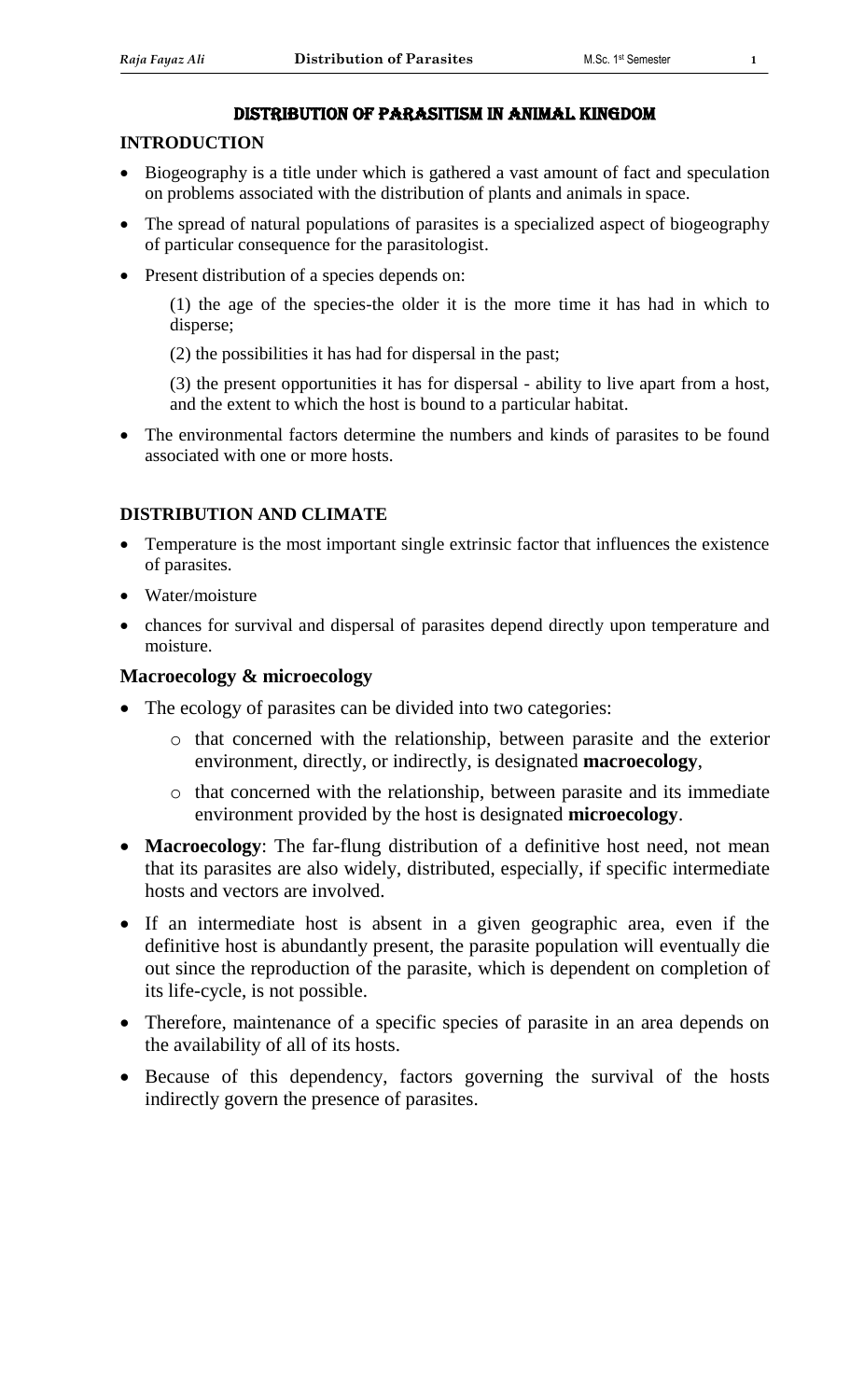# **Factors That Influence Parasite Density and Distribution**

*Flora*: Vegetation may either increase the number of parasites by providing food for the Intermediate and definitive hosts or may decrease the parasite population by acting as poisons against host animals.

*Fauna*: Host animal necessary for parasites;

Migratory animals help distribution of parasites;

*Water*: Maintains many parasites e.g., Mosquitoes;

Aquatic Invertebrate hosts;

Parasitic stages require water for free swimming;

*Host Population Density and Behavior:* Population of hosts affects that of Parasite Density;

Feeding behaviours of hosts affects parasite density;

*Influence of Seasons*: fluctuations in both the number and kind of parasites occur throughout the seasons.

**Microecology**: relationships between parasites and their intra-host habitats. a host provides its parasites with shelter, nutrition, and other life sustaining factors.

*Host Specificity*: adaptability of a species of parasite to a certain species or group of hosts.

*Parasitic Niches:* There is a principle in ecology known as **Gause's rule**, which states that two species having essentially the same niche cannot coexist in the same habitat.

*Biotic Potential among Parasites:* As a general rule, animals that have adopted the parasitic way of life possess greater biotic potential - i.e., they produce more progeny.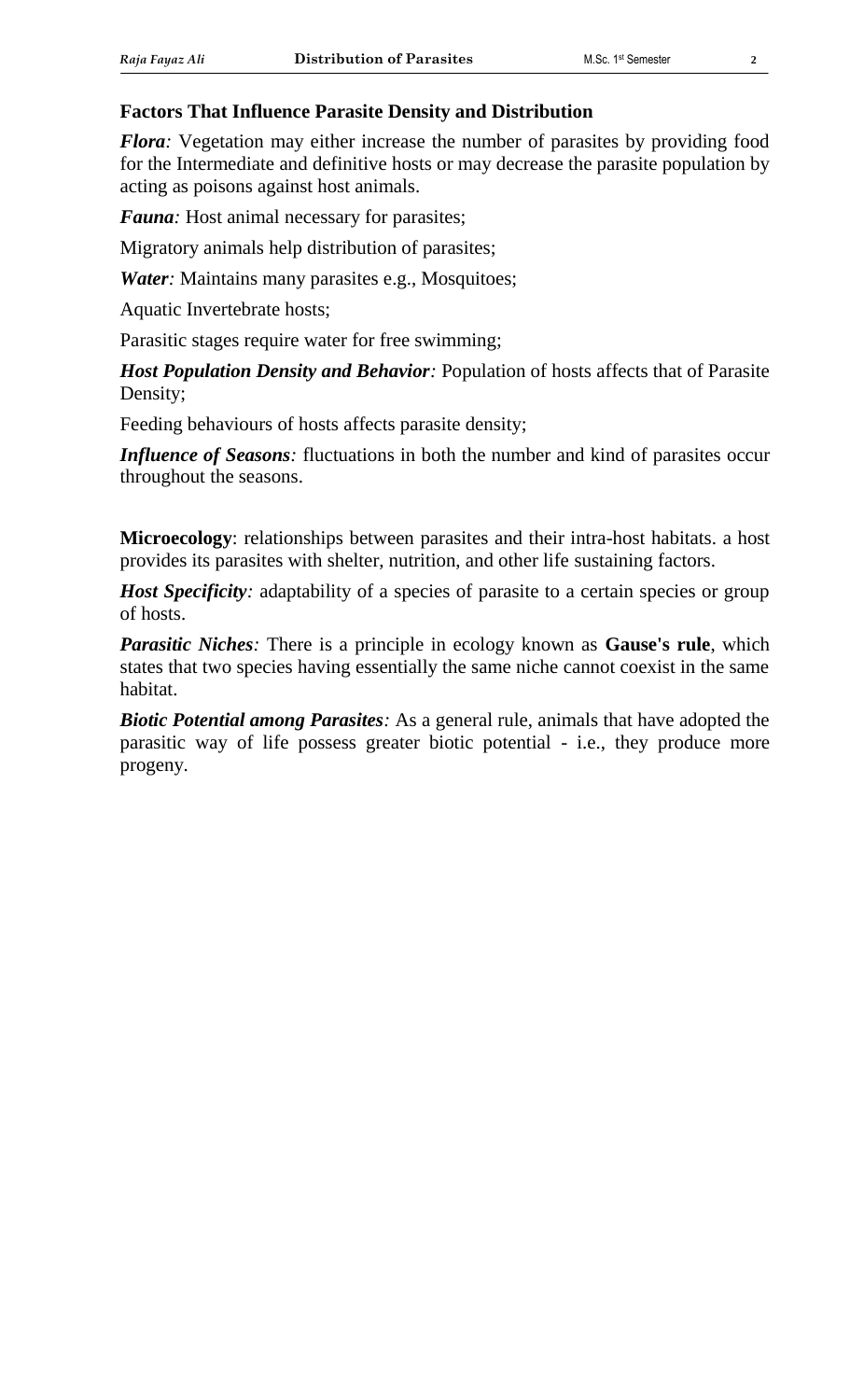#### **MICRODISTRIBUTION**

The phrase "distribution of animals" usually suggests a spread over geographic areas, but it should also connote, for parasites, the spread within or on one host. When one host organ is considered, or even one cell, the term micro distribution is particularly appropriate.

The intense pace of competition for space and food forces parasites into almost every kind of available host tissue. Once within the tissue or space, the invader "selects" the best possible location where freedom for feeding and reproduction is at its maximum, within the limits imposed by the metabolism of the parasite and by the physiologic responses of the host. The presence of other pioneer parasites, which have won a head start in the race for host tissue or space, renders even more complex the chemical adjustments that have to be made. At anyone time, from a phylogenetic point of view, the several species of parasites together occupying one host appear to have become adjusted to a state of reposed rivalry, each respecting the other's territory, but ever ready to take immediate aggressive advantage of any weakness. This teleologic simile suggests some form) of communication among the contestants, but, on the contrary, each parasite builds a selfish empire for its own species alone, and blindly pushes the borders of its realm.

Although "communication" is an inappropriate term to apply to most parasites, they do respond to each other. Male hookworms in dogs migrate toward the females, especially when the females are near the duodenum and the males are nearer to the ileocecal valve. Apparently the females produce a messenger substance that travels in the direction of fecal flow and that acts as an attractant to the males.

Among the most interesting examples of microdistribution are the lice on birds and on man. Most bird groups have five or six species of lice, often many more. For example, on the Tinamidae (tinamou group in South America), 12 species of lice belonging to eight genera and three families have been recorded from one species of bird host *(Crypturellus obsoletus),* while 15 species of lice belonging to 12 genera and three families were recorded from another host *(Tinamus major).* There is a general correlation between size and shape of the lice and size of feathers. Lice on the smaller feathers of the head and neck, where they are out of reach of the bird bill, tend to be broad, with larger mandibles and head, while lice on the longer, broader feathers of the back and wings are flattened and elongate.

A delicate regulation in the microdistribution of parasites within one host body is constantly operative. Parasites, to be sure, often are adapted to one organ, or to a part of one organ, or to one kind of cell, but the metabolic balance is easily upset and one species of parasite may overrun its usual boundaries. For example, a nematode of the intestine of a vertebrate host may occasionally become so abundant in numbers that it spreads into the stomach, gallbladder, liver and coelom. *Leishmania donovani* normally invades large endothelial cells of blood vessels and lymphatics, as well as a few monocytes of the blood, but it may also parasitize erythrocytes in the liver, bone marrow and spleen, especially in young children in advanced stages of leishmaniasis. In such a situation, this usurpation of space often discourages other kinds of parasites, or even eliminates them altogether.

Distribution of parasites within a host is governed by the same basic forces that control distribution of the hosts. Temperature, moisture, mechanical barriers, chemistry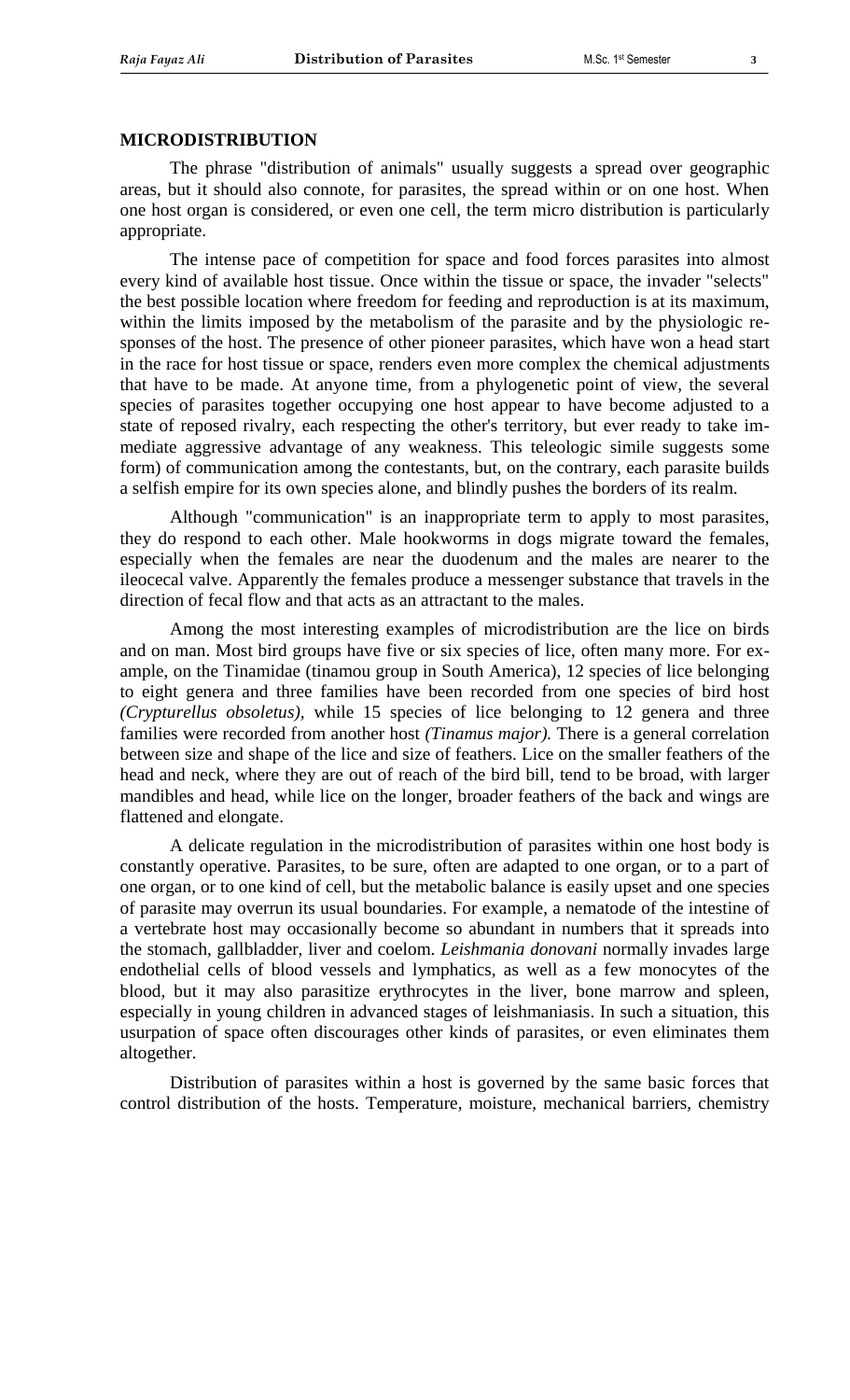of surrounding medium, food supplies and other ecologic factors are always operative, as well as phylogenetic relationships, which may determine the degree of host specificity. In the fish called the "mud-sucker" *(Gillichthys mirabilis),* two closely related nematodes live in the mesenteries, but one of these worms is also occasionally found in the intestine. A physiologic difference between the two worms must be the explanation, because both worms appear to possess equal opportunity and equipment for penetrating the bile duct or intestinal wall.

Distribution of many kinds of parasites in a vertebrate body is initially determined by the course of the circulatory system-a natural distributing network for food, oxygen, metabolic products and parasites. Larval hookworms, *Ascaris, Wuchereria* and others, are each carried to all parts of the body by the blood and lymph, and each species of parasite is finally delivered to an organ according to its predilection.

No sharp distinction exists between microdistribution and any other kind; hence, before we move to the wider aspects of zoogeographic distribution, we shall consider one group of parasites, the lice, as an illustration of the complex relations between parasites in or on a host, and the distribution of the host. The distribution of lice, in the overwhelming majority of instances, is governed by the phylogeny of the hosts. This situation is in contrast with that of fleas, in which ecologic factors are of paramount importance. On the human body there is a high correlation between the amount of hair and the rate of infestation by lice. Girls generally have more lice than do boys. Evidence for such statements comes from studies of hair from shaven heads among troops, in prisons and orphanages. The more clothing people wear the more lice they tend to possess. Living habits of people affect their lice populations. If men live close together in ships, tents or barracks, the spread of lice is fostered. The temperature and humidity of the space between man's skin and his clothing-that is, the living space for lice-remains remarkably constant in different countries and in different seasons of the year. Therefore, since man stabilizes the climatic conditions on his surface, a wide geographic distribution of his lice is to be expected. From dry climates in Sahara and Iraq to the constant humid equatorial conditions of Ceylon, Congo and Tahiti, to the temperate lands of Europe and America, man's lice are readily found. Local absence of human lice is generally due to social or to hygienic habits of the people.

## **HOST MIGRATIONS**

Migratory animals provide us with unique opportunities for studying the effects of changes in external environments. Few studies have been made on the parasites of mammals and birds in relation to migrations of the hosts, but migratory fish and their parasites have attracted the attentions of numerous parasitologists.

The circumpolar distribution of *Neoechinorhynchus rutili,* an acanthocephalan parasite, provides incontestable evidence of practically continuous geographic distribution of one species of parasite in freshwater fish of two continents, North America and Eurasia. The adaptations of *N. rutili* to fish hosts are so flexible that the worms are found in seven families in Europe and eight families in North America, and in the two continents the following host families are parasitized in common: Salmonidae, Cyprinidae, Esocidae, Gasterosteidae and Percidae. The only obvious way a parasite that occurs so often in fresh waters can become so widely scattered over the world is through the utilization of a great diversity of hosts representing a diversity of habitats. Of the 40 or more species of fish that have been listed in the literature as hosts for *N. rutili,* only four *(Esox lucius,* the pike, *Gasterosteus aculeatus,* the threespine stickleback, *Pungitius*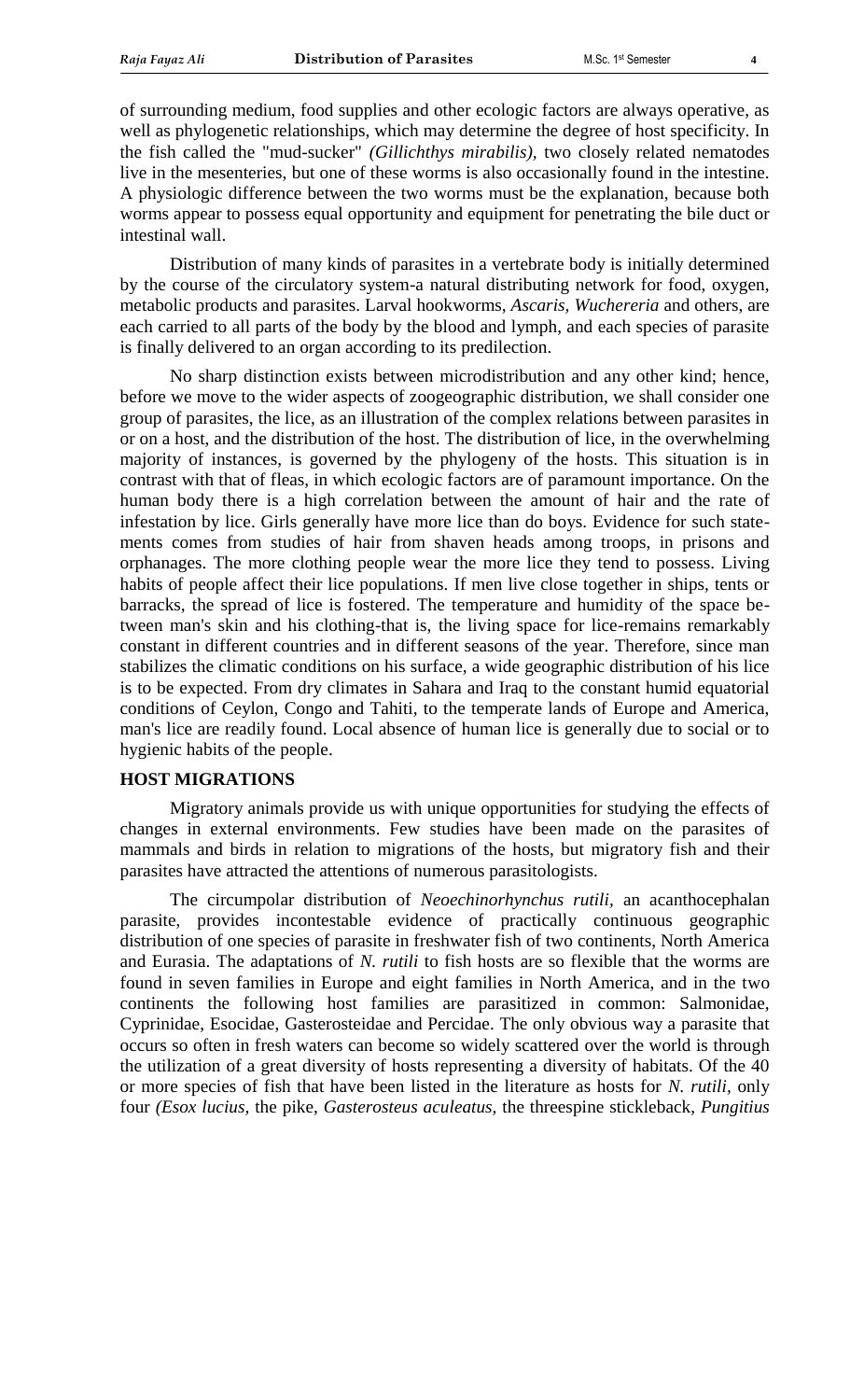*pungitius,* the ninespine stickleback, and *Salvelinus alpinus,* the Arctic charr) are common to the two continents. Of particular importance are the wandering hosts such as salmon, trout, stickleback and charr, whose migratory habits often involve passage between salt and fresh water.

Migrations of thousands of miles are common among many fish, (e.g., tuna, salmon, eel), but few detailed investigations have been made that tell us whether the fish keep the same parasites during the whole course of migration. The larval eel lives for three years as a marine pelagic fish, and, according to Dogiel, is completely free from parasites during this period. Its feeding habits are a mystery-nothing having been found in the digestive tract at this stage in its life cycle. A postlarval, marine stage of one year's duration is followed by a period of migration up a river where the fish becomes a bottom feeder and gains parasites. The first freshwater parasites in the young eel (about 70 mm. long) are those not requiring an intermediate host (e.g., *Myxidium giardi, Trichodina, Gyrodactylus,* some trematode larvae and *Acanthocephalus anguillae).* In later life the parasitic fauna of female eels is of a freshwater variety, whereas that of the male fish includes both freshwater and marine species. During the last months of their life the eels are said to be free from parasites.

Parasites of salmon change as the fish migrate from fresh to salt water and back again. Parasites from young freshwater forms show almost no host specificity and are also to be found in other freshwater fish in the same locality. The American west coast salmon is parasitized by the fluke-vector *(Nanophyetus)* of the canine salmon poisoning disease. The causative agent is a rickettsia. Fish that are heavily parasitized in fresh water migrate to the sea, and when they return two or three years later to spawn, they are practically free from the flukes. But the salmon again acquire thousands of metacercariae within a few weeks after entering fresh water.

When fish migrate to a new environment and become isolated there, ot when they are introduced by man into new regions, their original parasite faunas become reduced in numbers. To put this conclusion in more general terms, the process of acclimatization leads to impoverishment of an animal's original parasites. A few relics of the past often remain, but, given time, the hosts tend to acquire new species of parasites not found in the original habitat. A host generally has a larger variety of parasites, particularly parasites peculiar to it, in the habitat where it has lived the longest. For example, the freshwater fish, *Lota lota,* has numerous parasites characteristic of other freshwater fish, but *L. lota* is a member of the Gadidae, a family consisting almost exclusively of marine species, and it also has a number of marine parasites that are reminders of its past.

Birds also sometimes migrate for thousands of miles, and carry their parasites with them. The state and extent of parasitism is directly related to the physiology of the host, and the physiology of migrating birds changes during their migrations. For example, some birds spend their summers in Alaska and their winters in the South Pacific. Do these birds possess the same kinds and numbers of parasites at both locations? Probably not, but practically no studies of this nature have been made with birds.

Migratory mammals (except for man) and their parasites offer to the parasitologist an almost untouched field for important basic research. Migratory whales and porpoises may lose their helminth parasites when they reach different environments. One wonders what happens to the parasites of arctic land mammals when the hosts migrate to more temperate climates during the winter.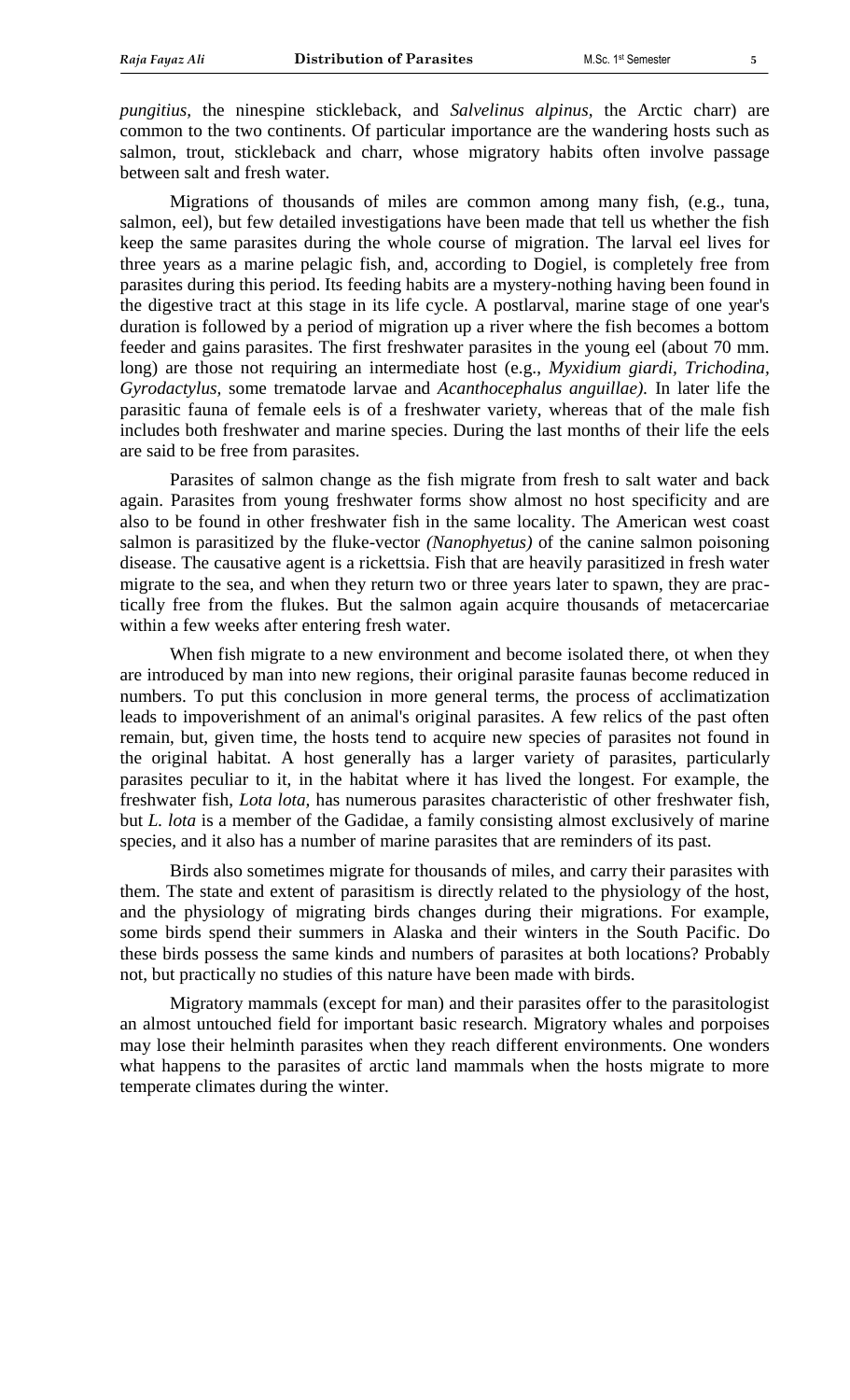Human migrations, especially to and from the tropics, have provided us with a great deal of information on the spread of disease and on the nature of immune reactions. "The migrations of populations have contributed largely to the development of animal parasites in new localities. Evidence favors the view that yellow fever, dengue, estivoautumnal malaria, broad fish tapeworm infection, the hookworm infection produced by *Necator americanus,* Manson's blood-fluke infection, Bancroft's and other types of filariasis and dracunculosis were brought to the Western Hemisphere by the white colonists and their slaves imported from Africa, as were typhus fever, leprosy, smallpox, measles, mumps, syphilis, frambesia, and probably influenza. . . . Wherever climate, necessary intermediate hosts, and customs of the population were favorable, these diseases became established in the new soil."

Trypanosomiasis in man and animals has received some intensive study from the point of view of migrating hosts. It is well known that the elimination of an intermediate host leads to the disappearance of a parasite from any given territory. Mammalian trypanosomes of the *vivax, congolense* and *brucei* groups are normally restricted to a tropical zone of Africa coinciding with the area of distribution of the tsetse fly, their transport host. *Trypanosoma vivax* is a striking exception to the above rule. In Africa, this species is transmitted to cattle by mechanical contamination of the proboscis of tsetse flies, but it is also found in West Indies, South America and Mauritius where it was introduced in the last century with infected cattle. The non-African strains are morphologically indistinguishable from the African ones, but the former are transmitted by horse flies (Tabanidae) in which the parasites cannot develop, and they are transferred mechanically, as in tsetse flies, by the proboscis. This substitution of one vector for another has enabled the parasite to become widely distributed to distant lands.

The disease known as surra in domestic animals is caused by *Trypanosoma evansi*  which is phylogenetically related to *T. brucei,* but it occurs only outside the area of distribution of tsetse flies. Its range includes the Palaearctic, Ethiopian, Madagascar, oriental and neotropical zoogeographic regions. Surra is also transmitted mechanically by the contaminated proboscis of horse flies. There is evidence from laboratory cross infection experiments that *T. evansi* originated from *T. brucei* in Africa. The disease nagana, caused by *T. brucei,* could originally have been contracted by camels which were brought into the "tsetse belt" of Africa; then with a combination of transfer of mode of infection to the mouth parts of horse flies, and migrations of camels, the new disease, surra, could have been extended far beyond the geographic boundaries of its ancestral disease nagana.

There is apparently a direct correlation between the relative scarcity of parasites and the ability of the host to adapt itself to widely different environments, as indicated by studies on numbers of parasites in widely dispersed hosts in comparison with parasites in hosts confined to one or two comparatively small areas. A wide geographic distribution of a host may be partly possible because of a relatively high resistance to parasitism. Much more work on this and related problems must be done, however, before convincing evidence and clear conclusions can be obtained.

## **DISTRIBUTION OF ARTHROPODS BY COMMERCIAL VEHICLES**

In prehistoric times, when man's means of transportation was confined to his legs, the carriage of food stuffs and other articles and the driving of livestock sufficed slowly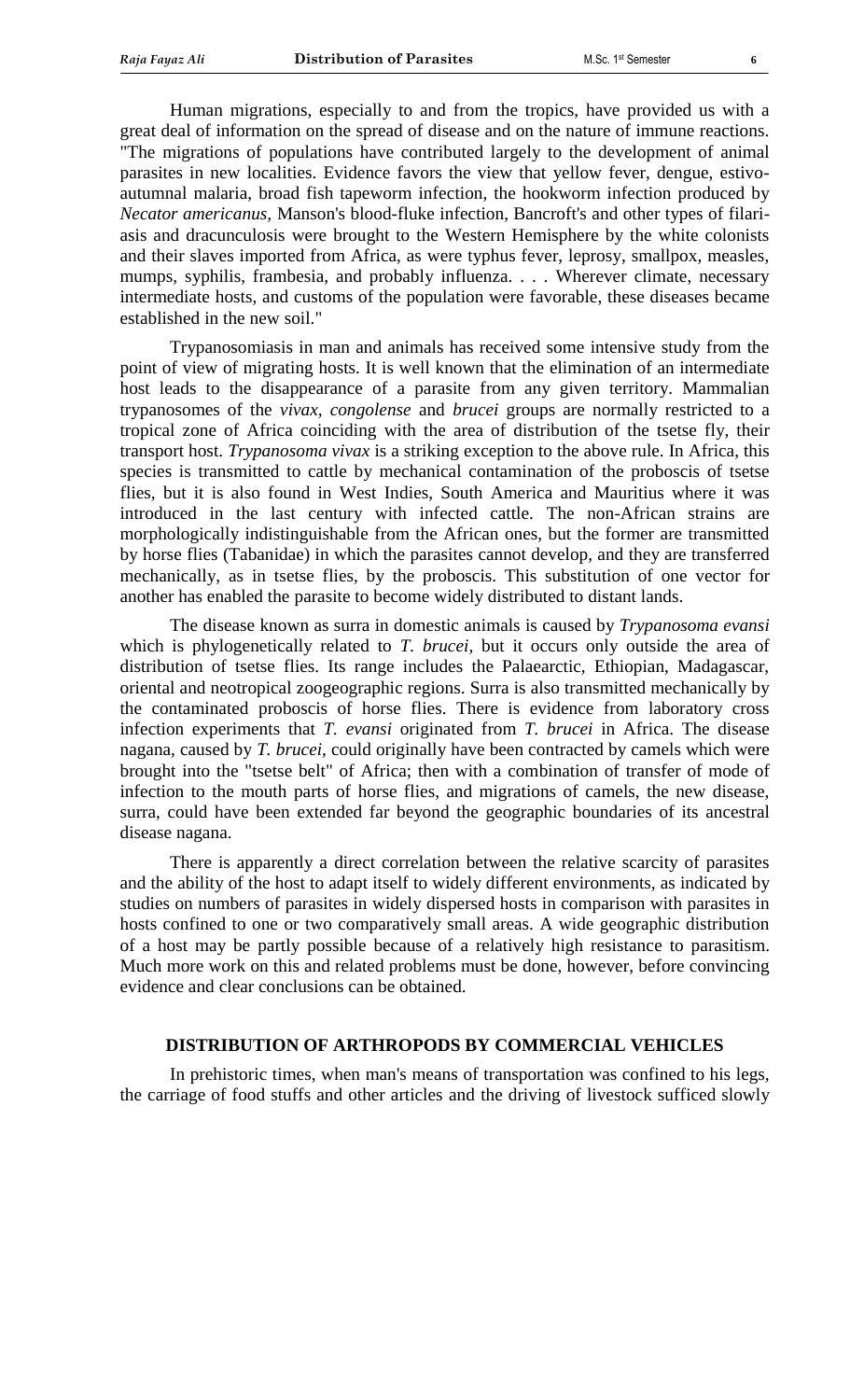to transport insects and other arthropods, as well as other human parasites, from one location to another. The introduction of carts and canoes greatly increased the opportunities for man unwittingly to carry insects away from their natural habitats. Even when dugout canoes afforded the only means of transoceanic transportation, the spread of such insects as mosquitoes among the South Pacific islands by Polynesian voyagers was greatly facilitated. Thus certain mosquitoes of the *scutellaris* group of *Aedes* commonly breed in beached canoes, and their eggs are resistant to drying. The use of sailing vessels and, later, steamships provided a means for numerous insect introductions to countries all over the world. Flies and cockroaches breed in galleys and quarters, various beetles infest stored foods, and mosquitoes commonly breed in many kinds of containers holding water. As the result of such transportation, *Culex fatigans* has become cosmopolitan, and *Aedes aegypti* virtually - pantropical.

The development of aviation, however, has been the most alarming and serious encouragement of accidental insect introduction on a global scale. Among the insects most commonly carried by aircraft are: Diptera (mosquitoes and flies), Hemiptera (bugs), Lepidoptera (butterflies and moths), Coleoptera (beetles), and -Hymenoptera (ants, bees, wasps). Other insects often to be found in planes are cockroaches, lacewings, earwigs and termites. The hazards associated with air transportation are relatively greater than those with sea transportation, not only because of the much shorter time required for flight, but also because of the character of the international airports, which are usually situated in rural or semi-rural districts. The docks for ships, on the other hand, are located most frequently in the heart of heavily built up urban areas-presenting a limited choice of mosquito larval habitats.

The accidental importation of *Anopheles gambiae* into Brazil from West Africa, about 40 years ago, led to a disastrous outbreak of malaria, causing intense suffering with more than 300,000 cases of the disease and 16,000 deaths. The same mosquito was introduced into Upper Egypt during World War **II,** and it initiated a serious malaria epidemic involving 170,000 cases with 11,889 deaths during, 1942 to 1944. Vigorously prosecuted campaigns, at great cost, ultimately eradicated *A. gambiae* from both Brazil and Upper Egypt.

A serious threat facing Southeast Asia today is the possible introduction by international air transportation of yellow fever from Africa or South America. New Zealand and the multitude of tropical Pacific islands south of  $20^{\circ}12'$  S and east of  $170^{\circ}$  E. lack anopheline mosquitoes altogether. Hence there is a possibility of the introduction of malaria and yellow fever by airplanes carrying mosquitoes.

Aspects of insect quarantine were reviewed by Lee, who stated, "The concept which lately has been described as insect quarantine simply implies considerations of the prevention of entry of noxious insects into areas where they are not known to occur, whether such areas be geographically or politically li-ited. Initially of course the emphasis is on the prevention of such entry into countries whether they be continents, major geographical units of continents, or islands large or small. Despite this initial emphasis, problems of prevention of spread of noxious insects within geographically or politically limited areas also arise and are generally considered within the field of insect quarantine."

Most countries now include provisions in their quarantine laws to guard against the special health hazards associated with air transportation. The International Sanitary Convention for Aerial Navigation of 1933/44, and the World Health Organization have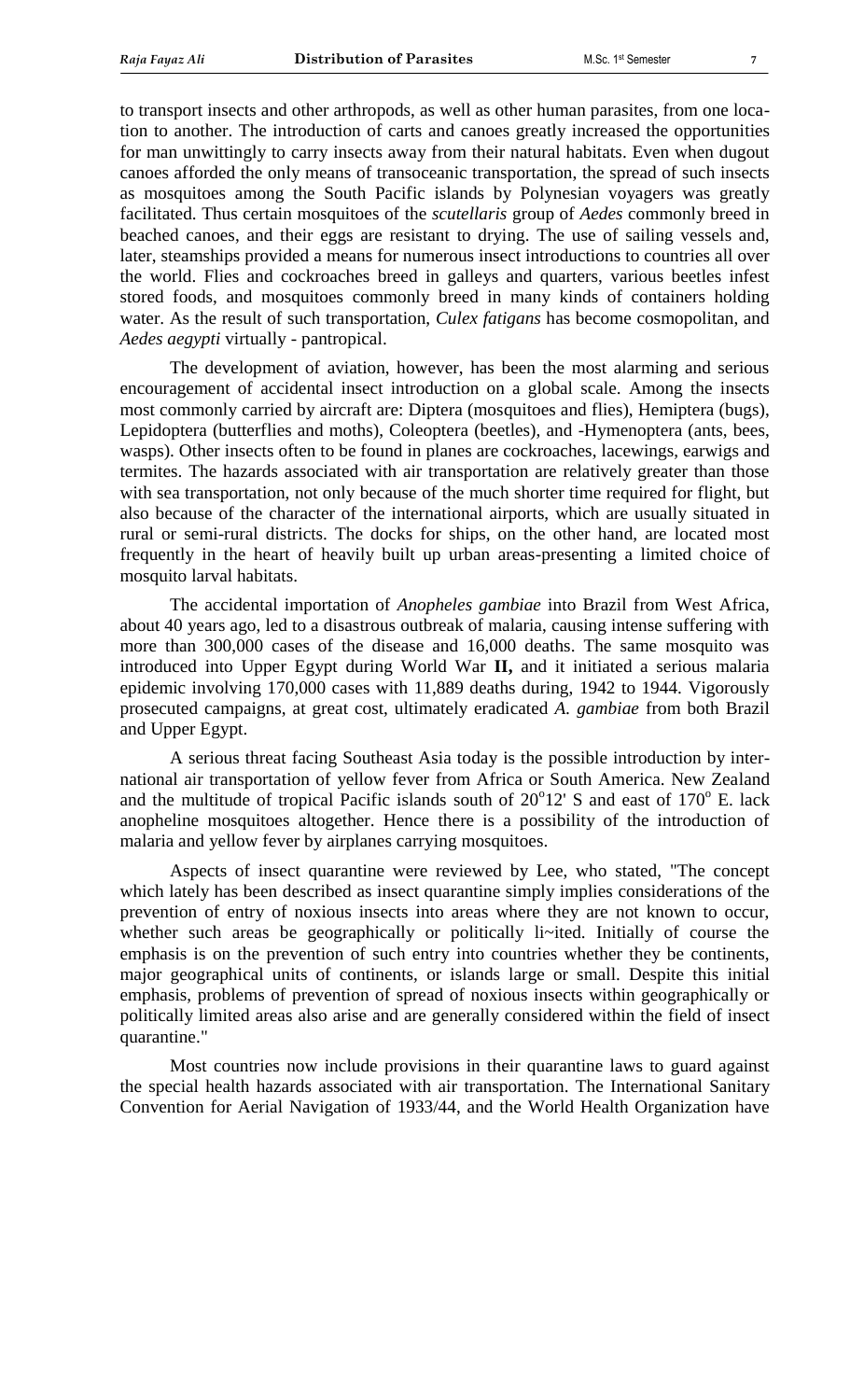made recommendations urging recognition of the importance of implementing insect quarantines, and incorporating detailed advice concerning spraying equipment, insecticides and disinsection techniques. As yet, however, there is little international uniformity in the interpretation of existing recommendations. Aircraft disinsection is generally considered to be a safe, simple and speedy safeguard, but it should not be regarded as affording complete protection.

### **DISTRIBUTION WITHIN RESTRICTED AREAS**

A comparison of the parasites of the coastal cod and the winter cod (two subspecies) in the White Sea discloses differences in the respective faunas that may be attributed to differences in habits and habitats. The coastal cod feeds on the bottom and is infected with the fluke, *Podocotyle atomon,* obtained from its crustacean food, and with the ciliate, *Trichodina cottidarum.* The fish is heavily infected with intestinal stages of the nematode, *Contracaecum aduncum,* but lightly infected with the trematode, *Hemiurus levinseni*. On the other hand, the winter cod, which feeds primarily on plankton, is only lightly infected with *Contracaecum,* but every fish harbors *Hemiurus.*

The same species of fish in different parts of the White Sea sometimes possesses different parasites, and these differences appear to be related to hydrologic factors. On the other hand, the same manner of life in distantly separated (taxonomically) fish may lead to the acquisition of the same parasites. For example, the flounder, *Pleuronectes flessus,* and the wolf fish, *Anarrhichas lupus,* both feed on the sea bottom on the same animals, and they have nine species of parasites in common, but many of these parasites are not specific for these fish.

Infection of the flounder, *Pseudopleuronectes americanus,* with trematodes is heavier in inshore waters than in offshore waters, and close to shore the infection is heavier in fish that are taken in deeper water adjacent to open sea than in fish taken near shoals. Larger flounders have heavier infections than do smaller fish, and there is an absence of marked seasonal variations in the former. In casting about for an explanation for the differences between inshore and offshore fish, one should remember that near the shore there are usually many more kinds of other animals and plants associated with the variety of shoreline habitats (see p. 503). Many of these other animals may serve as intermediate hosts for parasites.

Lake Mogilny, situated on the island of Kildin in the Barents Sea, has fresh or brackish water down to a depth of about 5 meters, but below that level the water becomes heavily contaminated with hydrogen sulfide. Codfish are found in the lake, and they and other marine animals can live only in the layers between 5 and 12 meters deep. These animals can be considered descendants from marine forms that lived there when the waters of the lake were in communication with the surrounding sea. An examination of the parasites of these relic cod shows that the parasitic fauna becomes impoverished as compared with that of the same species of hosts living under normal marine conditions. Parasites normal to cod include the fluke, *Echinorhynchus gadi,* and the copepods, *Caligus curtus, Clavella uncinata, Cia vella brevicollis,* and *Lernaeocera branchialis.*  These parasites are absent in cod from Lake Mogilny. Also absent are several myxosporidia commonly found in marine cod. When intermediate hosts are involved, as with *Lernaeocera,* the absence of the parasite in the lake can easily be explained, but for the others there is no such ready explanation.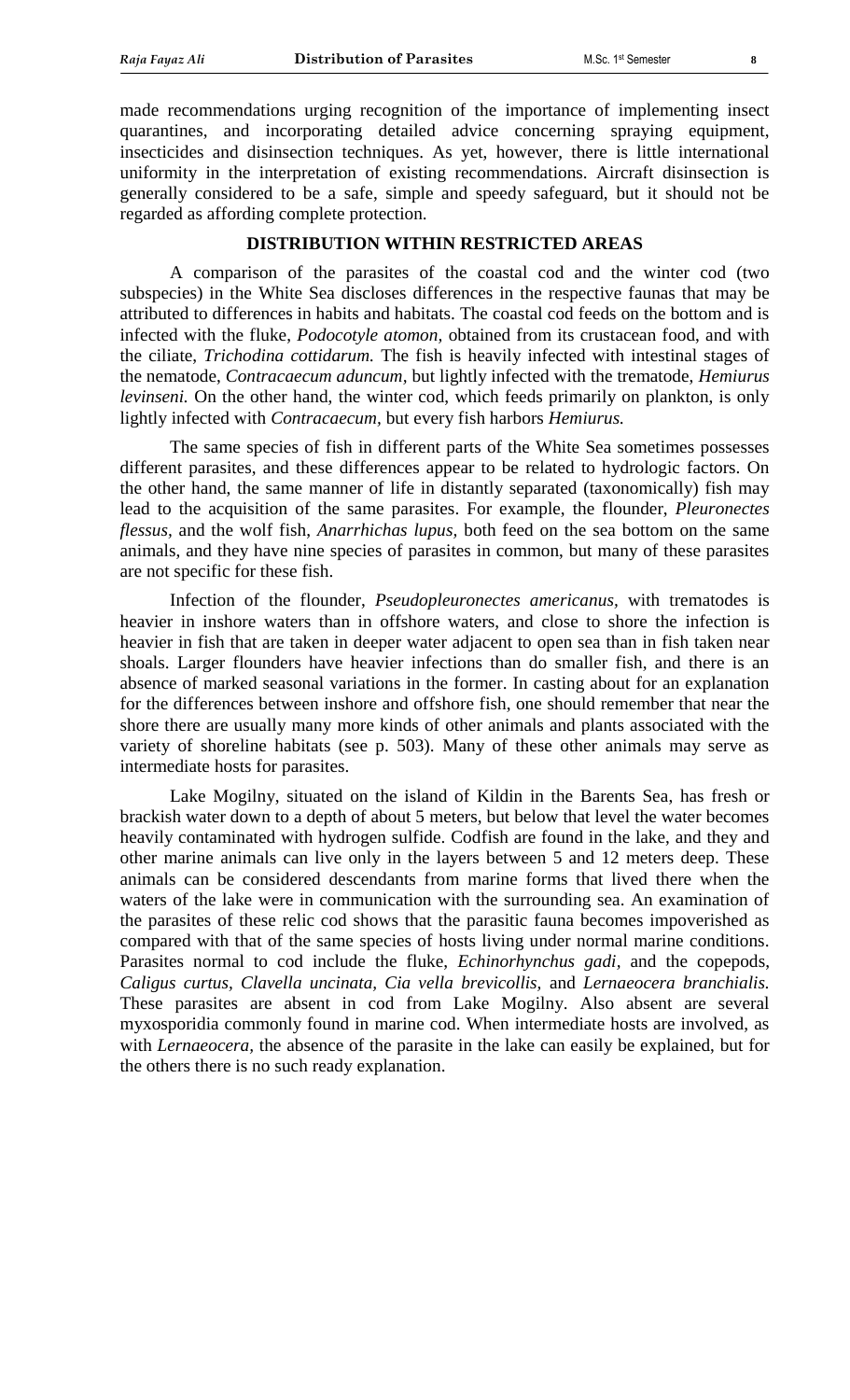## **CONCOMITANT STUDY OF HOSTS AND PARASITES IN DIFFERENT PARTS OF THE WORLD**

A number of writers have contributed to a general principle which may be stated as follows: The systematics and phylogenetic ages of hosts can often be determined directly from the systematics and degrees of organization of their permanent parasites, and, conversely, the systematics and ages of parasites may be determined directly from the phylogenetic and taxonomic relationships of their hosts (see Rules of Affinity, p. 547).

Probably the first scientist to use parasites as indicators of the relationships and geographic distribution of hosts was von Ihering, who based his conclusions upon a study of helminths. The concomitant and comparative study of hosts and parasites in different parts of the world has been labeled as the "von Ihering method." Many years ago, the well-known English helminthologist, H. A. Baylis, pointed out that von Ihering's facts were both inadequate and inaccurate. Von Ihering thought, for example, that the occurrence of the" nematode, *DioctoPhyme renale,* in wild Canidae in Europe and South America necessarily indicated that it had existed in their Upper Miocene ancestors. Actually this parasite has been recorded from other carnivores, and from the horse, pig, orangutan and man. Baylis was doubtful of relying on the von lhering method when it was applied to helminths because the habits (particularly as regards food) and environment of the hosts have played a far more important part in determining their helminth fauna than have their phylogenetic relationships.

We should remind ourselves that when the relationships of the parasites are confused (e.g., the biting lice), and when cases of recent acquisition, divergent evolution, convergent evolution and discontinuous distribution occur, it is impossible to use parasites as infallible guides to the origins of hosts. Baylis has aptly warned us that "although the attempt to draw conclusions as to the relationships of animals from their helminth parasites may sometimes yield interesting results, it is fraught with so many pitfalls that it should be made with greatest caution." Mayr has also issued a warning to those who would place too much emphasis on the importance of using parasites as a guide to host phylogeny. He says:

We are dealing here with something very basic, with the whole principle of phylogeny, with the principle of this study of parallel phylogeny and we must be awfully sure of these tools we use, that we do not misuse them, and we must, at all times, allow for an occasional transfer of parasites, and we must allow for different rates of evolution, and we must realize... that the comparative anatomy is something more reliable. Two birds can exchange their parasites, nothing prevents this, but I have not yet seen two birds exchanging their heads, their wings or their legs. These have come down from its ancestors and not from from another bird that nested in a hole right next to it!

Keeping the limitations of the von Ihering method in mind, let us now turn to a more detailed consideration of the use of parasites as indicators of the evolutionary relationships of their hosts.

#### **Parasites as Clues to Host Affinities and Evolution**

The von Ihering method has been used in the study of the frog family Leptodactylidae, which is characteristic of (1) tropical and semitropical America (e.g.,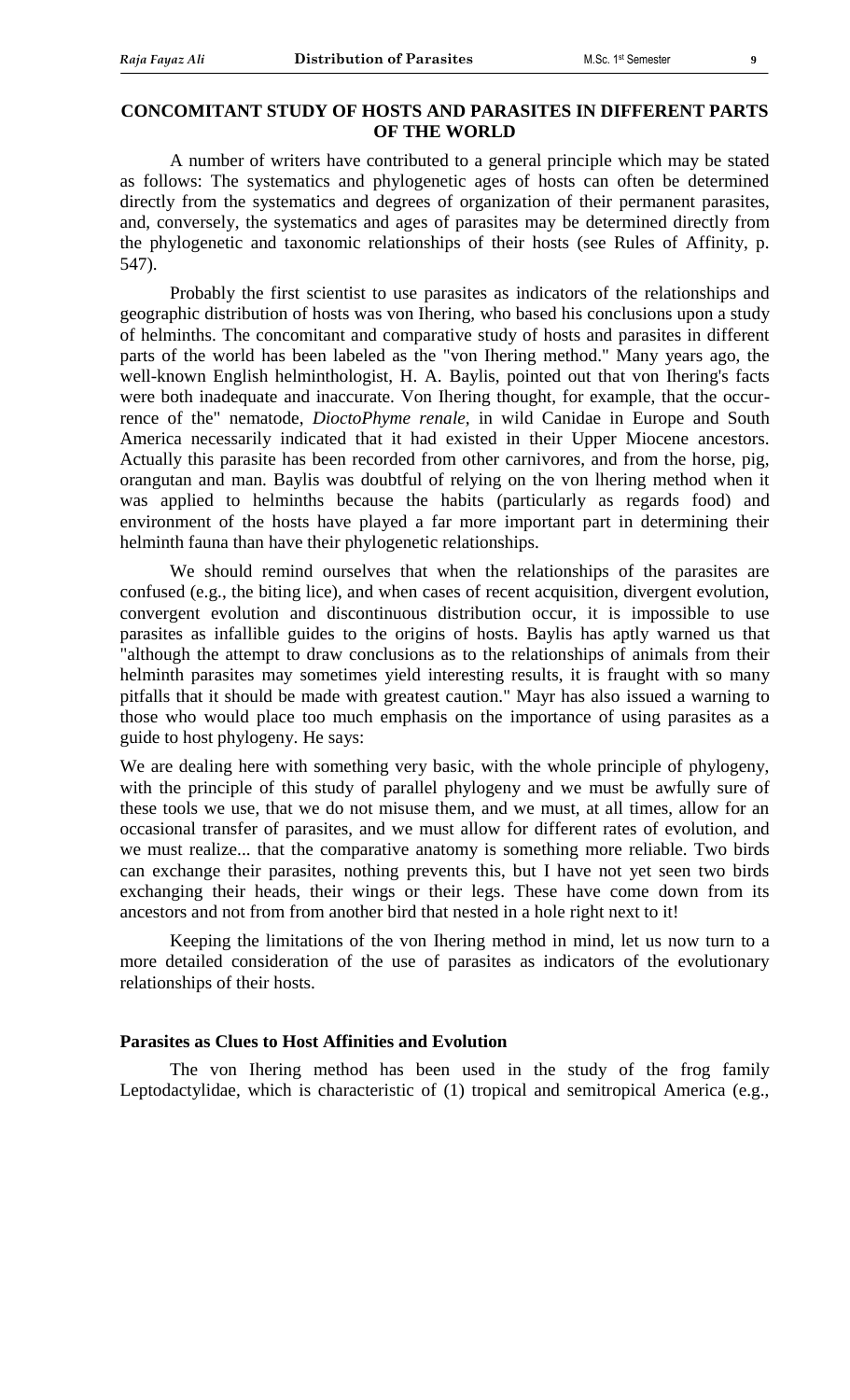Patagonia), and (2) Australia and Tasmania. These frogs have been reported from nowhere else in the world: This situation can be explained on the basis of the existence of an original land bridge across Antarctica, or on the basis of convergent evolution. But all of these frogs have, in their intestines, opalinid parasites of the genus *Zelleriella*  composed of very similar species. The presence of similar parasites could also be explained on the basis of convergent or parallel evolution, but for *both* host and parasite so to evolve may be too much to expect. Hence the first explanation above (the existence of a land bridge) has gained questionable support. The concept of a former union of the great land masses of the world and their subsequent breaking apart with "continental drift" has not received much scientific support during the past 35 years. Recently, however, the question has become a live issue with renewed evidence for large vertical and horizontal movements of the earth's crust.

A comparison of the trematodes of Australian frogs with their close relatives in frogs in Europe, America and Asia might lead one to support the view that the frogs of Australia originated in a hypothetical Palaearctic center in geologic times. But the study of the opalinids of these frogs, as noted above, suggests that the hosts originated in South America.

The entozoa of opossums of America and those of Australian marsupials are quite different. Australian marsupials have 14 genera of sclerostomes (e.g., *Strongylus)* but rarely pinworms. American opossums have no sclerostomes, but a peculiar pinworm *(Cruzia)* occurs commonly. Both host groups have a primitive tapeworm belonging to a cosmopolitan family, but the South American species is the more primitive. Hence the Australian marsupials appear not to be as closely related to the American opossum as has been supposed. These speculations are not inconsistent with the evidence presented above for the existence of a land bridge over the Antarctic. Fossil records suggest that a bridge connecting Patagonia and the Australian Region must have lasted longer than that between Patagonia and the Palaearctic Region.

Geologic studies furnish strong evidence for the existence during the Tertiary period of a wide band of water extending across what is now the Near East, Mediterranean, midAtlantic and Gulf of Mexico. This wide band is called the Tethys Sea. Arms of the Sea extended southward to areas now occupied by the Amazon and the La Plata-ParanaParaguay river systems of South America (Fig. 23-1). Evidence for the former existence of these arms comes not only from geologic records, but from the flora and fauna of the present-day rivers and oceans. Among the animals that furnish this evidence are the trematodes and isopods that parasitize the fish. Lothar Szidat of Argentina has made a detailed study of the zoogeographic implications of this whole area. Many of the freshwater fish parasites are characteristic of marine waters. Moreover, the nearest relatives of these freshwater parasites are sometimes to be found in the Caribbean and Mediterranean seas rather than in waters adjacent to the outlets of the rivers. Thus it is probable that, as the land masses were joined to form what we now call South America, and as the intervening waters changed from salt to fresh, due in part to the rising of the Andes and subsequent melting of snow, the marine organisms either died out or became adapted to a freshwater habitat. As a result of these changes, such fish as the Characinidae and Siluridae, now strictly freshwater inhabitants, possess parasites that changed more slowly than did their hosts (see p. 546), and that still exhibit marine features transported from their ancestral home. These parasites are relics of the Tethys Sea. Manter pointed out that, of the 165 species of trematodes from marine fish of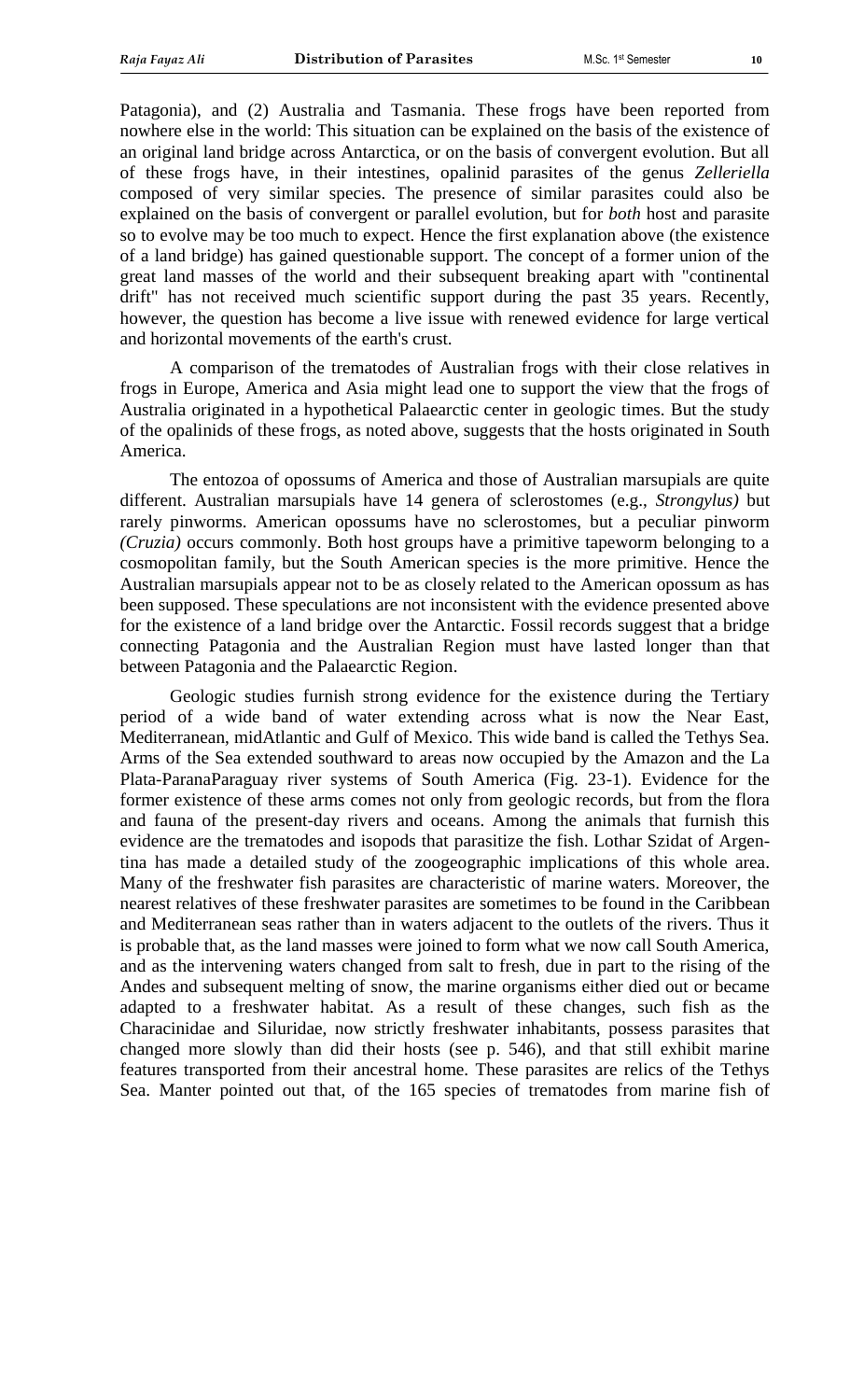tropical Australia, 30 also occur elsewhere, and some of them have greatest affinities with those of the Caribbean. Dispersal must have occurred via the Tethys Sea millions of years ago.

The above considerations offer a ready explanation for the absence of freshwater cymothoid isopods on fish in the rivers of North America that flow into the Gulf of Mexico and in the rivers of Europe that flow into the Mediterranean-despite the fact that neighboring seas are rich in species of these parasitic isopods. Szidat's theory of evolution of certain digenetic trematodes from Tethys Sea fish is weakened by the fact that his fish hosts were all members of the family Anostomidae, whereas the Mediterranean hosts are the Mugilidae (mullets).

Many digenetic trematodes of marine fish are not widely distributed, but some significant geographic comparisons can be made.9 For example, relatively strong similarities among trematodes occur between (1) the European Atlantic and the Mediterranean; (2) shallow waters at Tortugas, Florida and Bermuda; (3) shallow waters at Tortugas and the tropical American Pacific. Considerable dissimilarity occurs between (1) deeper waters and shallow waters at Tortugas; (2) shallow waters at Tortugas and the North Atlantic; (3) the Mediterranean and the Red Sea.

The nematodes offer poor material for discovering possible host affinities because of the existence of almost all possible gradations from free-living species to obligate parasites, and from strict host specificity to a very wide range of host tolerance, and because of the inadequacy of morphologic criteria to distinguish the species. Careful physiologic studies of nematode parasites are greatly needed. - Evidence for the phylogenetic relationship between a South American bird, *Cariama cristata,* and the Eurasian bustard has been presented on the basis of an analysis of their helminths. Both birds are parasitized by the nematodes, *Subulura allodapa* and S. *suctoria.* In addition, both birds harbor species of the cestode genera *Chapmania* and *ldiogenes.* Physiologic segregation of tapeworms evidently occurred when vertebrates first split into present-day groups, resulting in a phylogenetic specificity. Hence we may conclude (a conclusion corroborated by taxonomic studies on birds) that *Cariama cristata* and the Eurasian bustard are related.

The effects of isolation of ectoparasites are more often reflected in morphologic changes than are those of endoparasites. The Mallophaga, or biting lice, exhibit a high degree of host specificity, and they may be used to elicit evidence of parallel evolution of hosts and parasites. Moreover, the lice probably were present on ancestral hosts, and evolved at a slower rate than did their hosts. Consequendy, phylogenetic hosts may be indicated their biting lice.

Distribution is governed largely by climatic and geographic factors in most groups of insects, but the biting lice generally spread over an enormous range in area and in climate, and geography is relatively unimportant. These lice thus are ideal parasites with which to estimate relationships among birds, because as the hosts have evolved, the lice have evolved, but at a slower rate. For example, there was long disagreement among ornithologists as to the systematic position of flamingos; some authorities placed them in the Ciconiiformes (storks) and others in the Anseriformes (ducks and geese). A study of flamingo Mallophaga shows that the lice correspond very closely to those of ducks and geese. Not one of the parasites suggests any close affinity between flamingos and storks. The Mallophaga of the three North African pelicans are not alike, and the lice of one of them (the Ethiopian pelican) are more like those on the Australian pelican and the South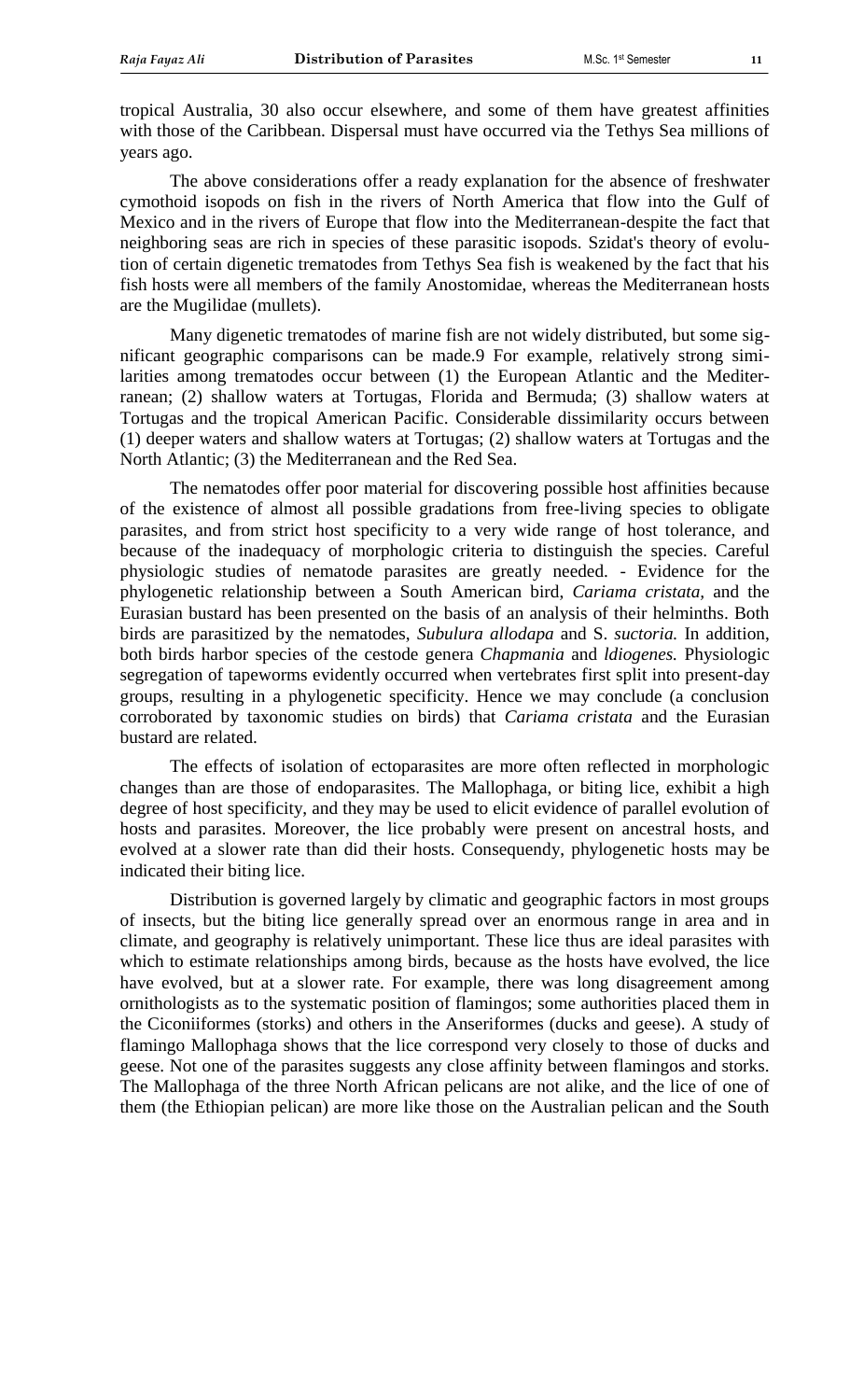American pelican than those on the other two North African birds. Morphologically the lice of South American pelicans are sufficiently distinct as to be placed in a separate genus, and their hosts are placed in a separate subgenus. We have here a fine example of the effects of ecologic segregation of both hosts and their parasites.

A study of the Anopleura, or sucking lice, also presents interesting illustrations of the results of ecologic segregation. From information on present-day distribution of these lice we may conclude that they became isolated on their hosts long ago; yet, we find that the Australian marsupials do not possess sucking lice-a fact indicating that these hosts had already become isolated before the Anopleura arose as parasites.

Those mammals that are closely related to one another tend to have closely related or identical lice. The ground squirrels *(Citellus)* of North America are related, but they are different from those of Siberia. The lice, however, on these two groups of geographically separated squirrels appear to be identical. Because of the high degree of host specificity exhibited by lice, one can examine an unknown louse and tell, with little risk of error, from what kind of vertebrate it was taken, but unless the range of distribution of the group of hosts is known, one cannot tell from what part of the world the louse came. A conspicuous exception to this rule is found among the family Gyropidae, which occurs on a wide variety of hosts in South America but is not found elsewhere.

The distribution of parasites within the order Marsupialia conforms almost perfecdy with the geographic distribution and antiquity of the hosts. For example, the biting lice of marsupials belong to the most primitive division of the Mallophaga, one family (Boopidae) infesting Australian hosts, and another (Trimenoponidae) infesting South American hosts.

The ostrich and the rhea both have sclerostome nematodes, indicating at least some measure of relationship between the two hosts. But sclerostomes occur in many kinds of grass-eating animals, such as horses, elephants, Australian marsupials, rhinoceroses, tapirs, and even in South American tortoises. Ten nematodes have been reported from the rhea, and five from the ostrich, but no species in common. Both birds are parasitized by one genus of louse *(Struthiolipeurus),* but rheas have, in addition, a second louse genus *(Meinertzhageniella).* Both birds have the mite, *Pterolichus bicaudatus,* the only species of parasite in common. The arthropod distribution and similarity weakly support evidence from feather structure and other anatomic features that the two orders of birds are related and not the relics of independent, unrelated stocks.

Space does not permit a review of all groups of mammals, but in general, before clear-cut, detailed lines of phylogenetic relationships can be established, much more research, particularly in the nature of careful comparisons of abundant collections of parasites as well as fossil mammals, must be made. The precise classification of parasites must be the basis of comparisons. For details of this problem, see especially Hopkins, Vanzolini and Guimaraes, and Patterson.

#### **GENERAL RULES AND PRINCIPLES**

- 1. Both the host and its environment determine the distribution of parasites.
- 2. Widely separated hosts may have the same species of parasites.
- 3. Distribution-pattern has one meaning for parasites, another for hosts.